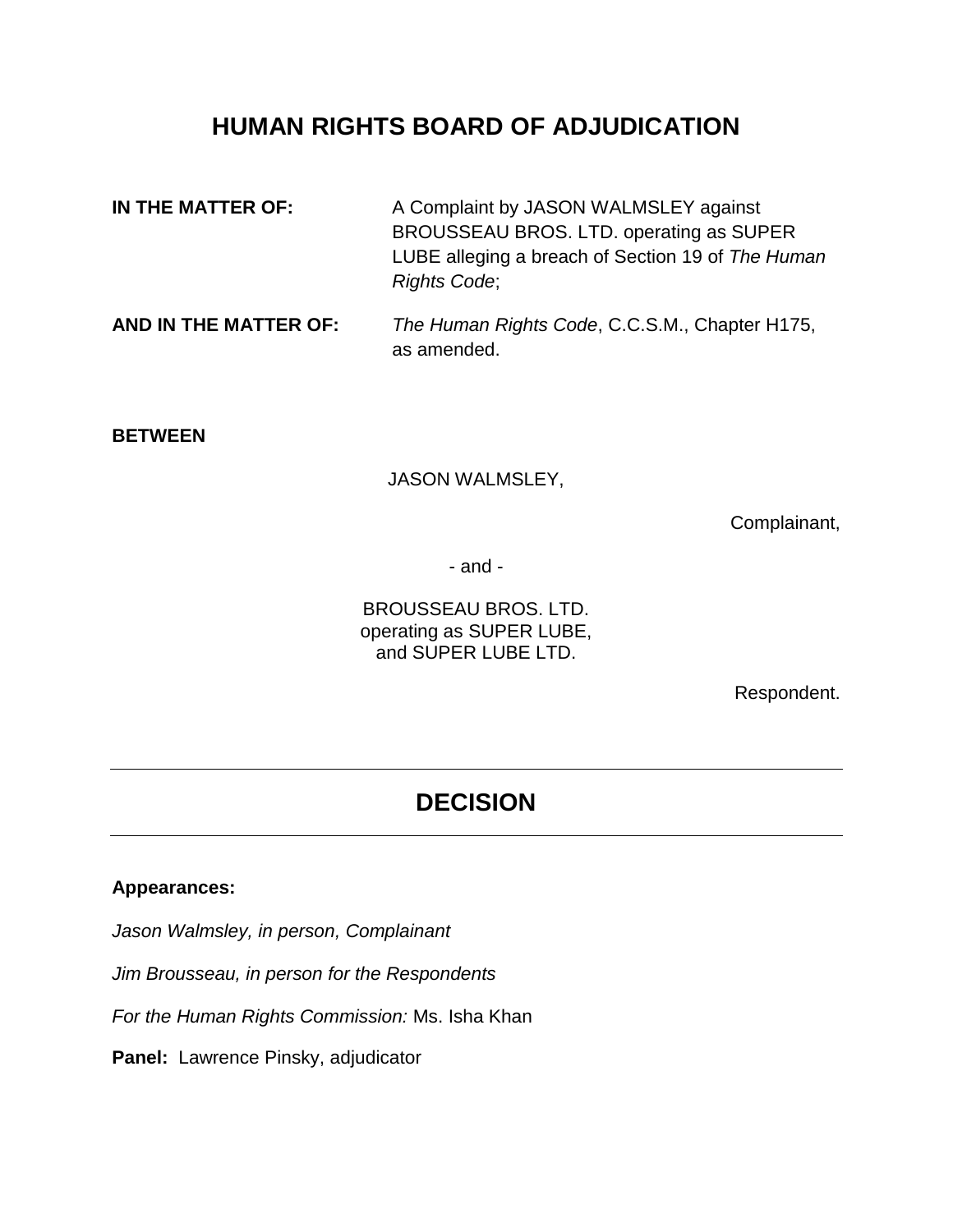## **HUMAN RIGHTS BOARD OF ADJUDICATION**

**IN THE MATTER OF:** A Complaint by JASON WALMSLEY against BROUSSEAU BROS. LTD. operating as SUPER LUBE alleging a breach of Section 19 of *The Human Rights Code*; **AND IN THE MATTER OF:** *The Human Rights Code*, C.C.S.M., Chapter H175, as amended. **BETWEEN** JASON WALMSLEY,

Complainant,

- and -

BROUSSEAU BROS. LTD. operating as SUPER LUBE, and SUPER LUBE LTD.

Respondent.

## **Decision August 8, 2014**

[1] Following the hearing of this matter and after the release of my decision on June 11, 2014, I received a request from counsel for the Human Rights Commission to delete the Complainant's name from the decision and replace it with his initials. Notwithstanding the pre-hearing conference held in this matter, the multiple days of hearings, and invitations to make any procedural requests previously, this is the first time the issue was raised before me.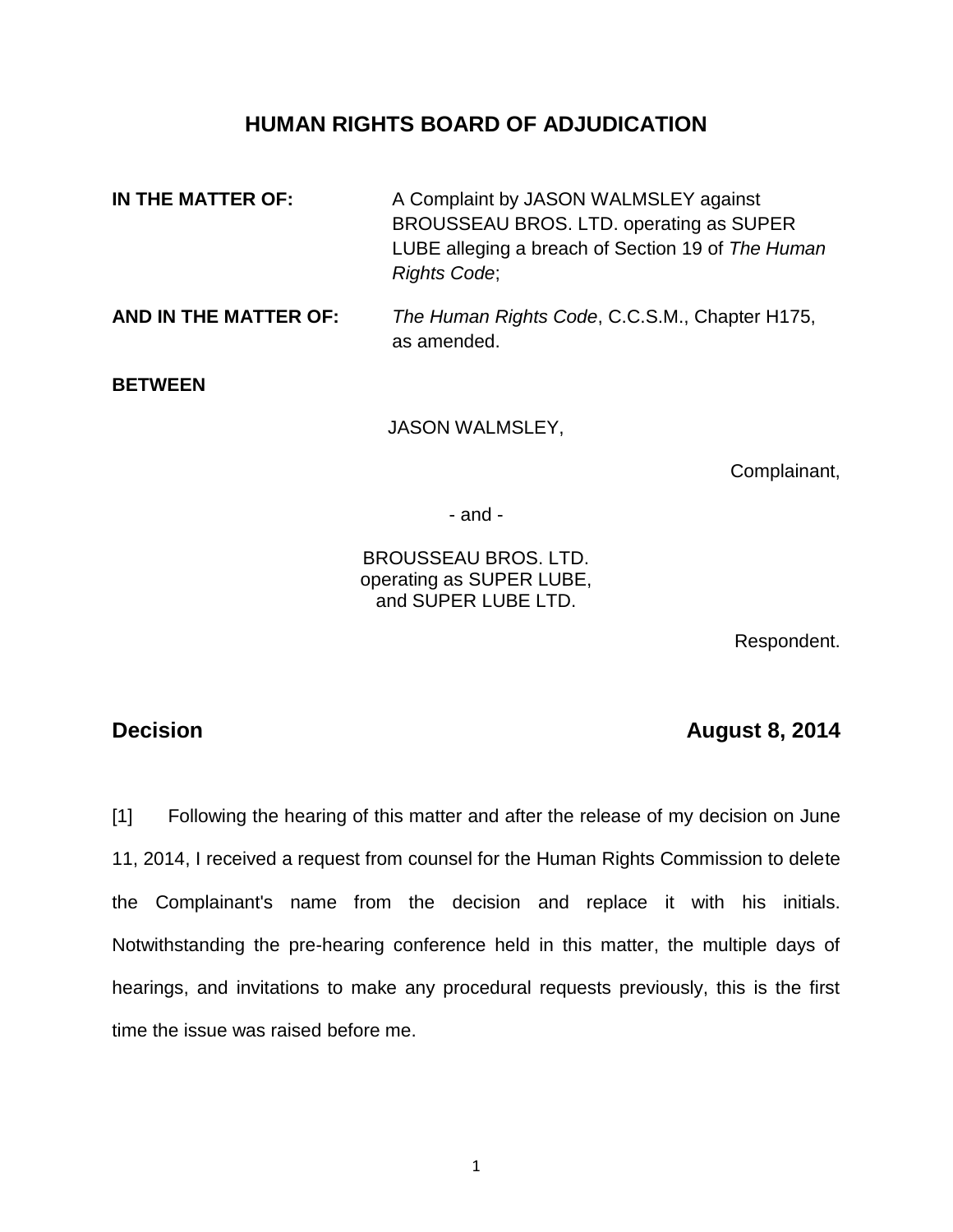[2] The request being made is pursuant to Section 46(3) of *The Human Rights Code.*

[3] Section 46(3) of *The Human Rights Code* states that:

*The adjudicator may direct the Commission to delete any information that would disclose the identity of a party or a witness at the hearing from a decision, order, or statement of reasons made available to the public under subsection (2) if the adjudicator believes that the disclosure would cause undue prejudice or hardship to the party or witness.*

[4] Upon receipt of the request from counsel for the Commission, I asked that the Respondents and the Complainant set out their positions. I offered all of the parties the opportunity to convene a formal hearing to consider oral arguments. I also requested that a brief or briefs be filed.

[5] On July 8, 2014, I received confirmation from the Respondents that they consented to the Commission's request. I subsequently received confirmation from The Human Rights Commission's counsel that Mr. Walmsley was in agreement as well. None of the parties requested an opportunity to present their arguments at an oral hearing.

[6] Notwithstanding the consents I eventually received, I requested that the course I had previously set be followed and that a brief or briefs be filed addressing the issue. On July 22, 2014, I received via email a letter form of brief setting out the Commission's position with reference to several cases. No other submissions were received.

[7] I begin by noting that in my role as an adjudicator, my authority is entirely derived from and contained in the statute. I am, as the expression goes, entirely a "creature of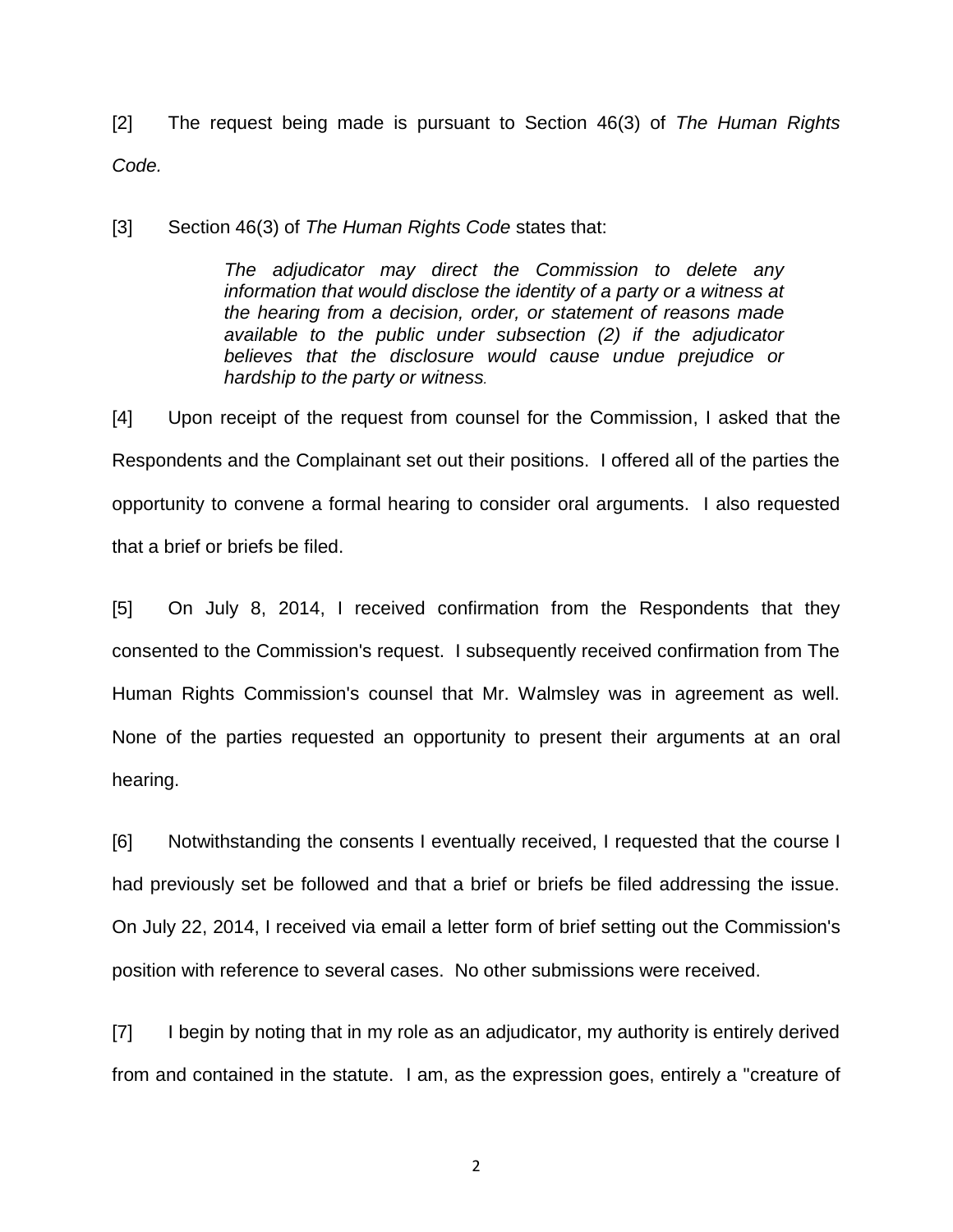statute", and have no inherent jurisdiction. I cannot pronounce Orders or give directions simply based on consent insofar as jurisdiction cannot be conferred by the parties; it must be based in the statute. Therefore, to grant the Commission's request, I must find that the requirements set out in the applicable section of *The Human Rights Code* have been met.

[8] The question is whether I believe that undue prejudice or hardship to the Complainant would result if his name remains as set out in the decision. The test is not mere prejudice, but rather undue prejudice or hardship. That equates to prejudice that is outside of the norm, and is more than mere awkwardness or inconvenience.

[9] The term "undue" has been defined repeatedly over the years in multiple contexts including respecting the duty to accommodate in human rights law, labour law, and in numerous family law decisions in reference to claims of undue hardship arising under Section 10 of the Child Support Guidelines (among other places). In the latter context, "undue" has been defined as being synonymous with terms such as "excessive, extreme, improper, unreasonable, or unjustified". (Langlois v. McManus, 2006 Carswell Man 462; 2006 MBQB 291 (CanLII); Poirier v. Poirier, 2004 NSSC 23 (CanLII); Skorulski v. Zupan, 2012 MBQB 98 (CanLII); Fritschij v. Bazan, 2004 Carswell Man 139; 2004 MBQB 91 (CanLII); Schenkeveld v. Schenkeveld, 2002 MBCA 9 (CanLII)).

[10] To the extent that the aforementioned definition is applicable to this matter, the prejudice complained at must be excessive or extensive and beyond that which might be expected to arise from the Complaint and the decision that followed. From a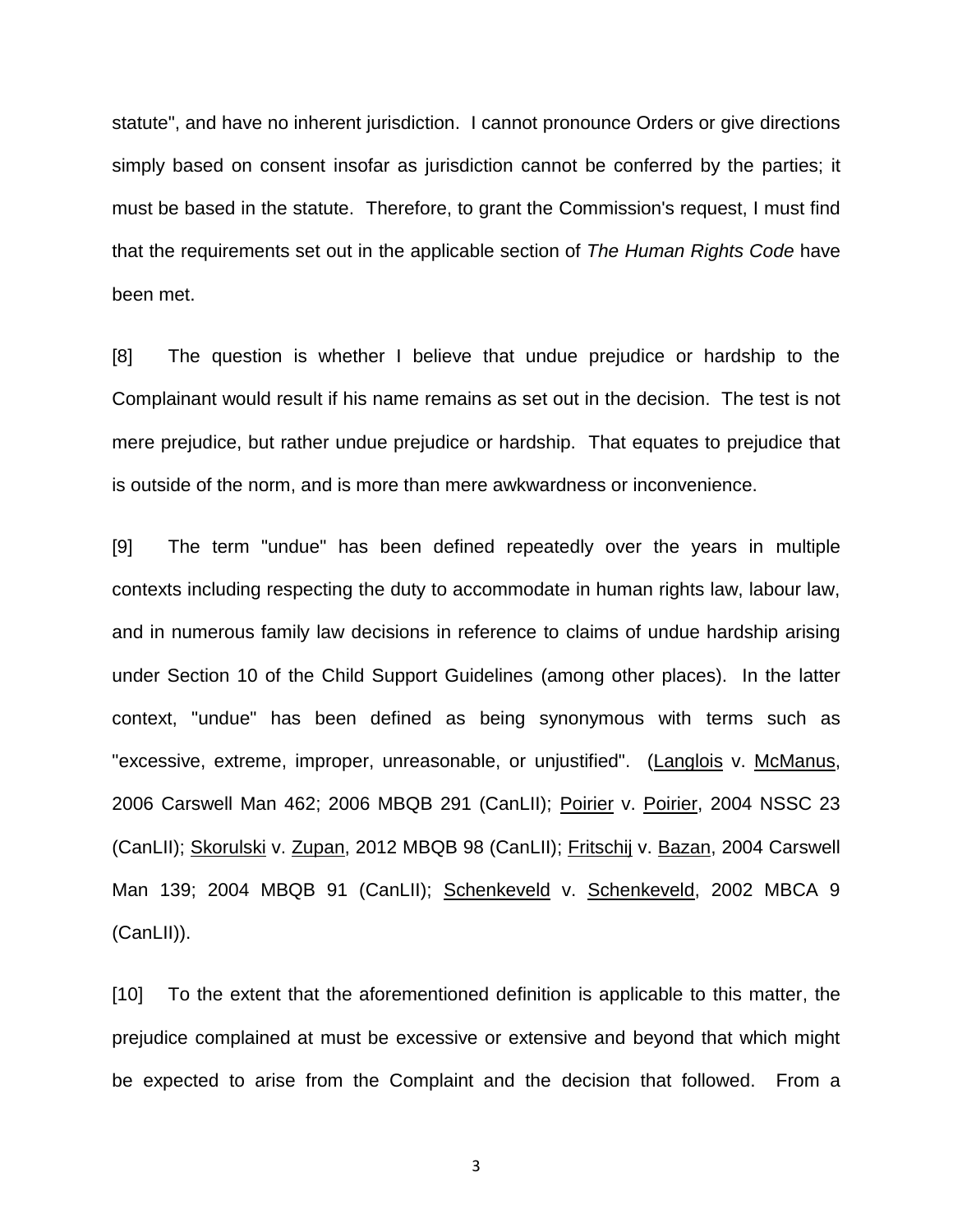purposeful perspective, I see no material inconsistencies between the definition of "undue" described above and that which is applicable in this instance. I therefore see no reason why the definition above should not apply here and accordingly import the definition of "undue" described above to this analysis.

[11] Beyond or in addition to "undue prejudice", if I find that the disclosure would cause hardship, that may suffice to grant the relief requested. The term "hardship" is defined in Black's Law Dictionary ( $6<sup>th</sup>$  edition) as:

> In general, privation, suffering, adversity. As used in zoning statutes as grounds for variance, it refers to fact that zoning ordinance or restriction as applied to a particular property as unduly oppressive, arbitrary or confiscatory.

[12] A similar definition of hardship was employed in Ness v. Ness [1986] 6 W.W.R. 2011 (Man QB) as being related to privation inter alia (albeit in another context). In other decisions, in other situations, hardship has referred to a "hard condition of living" or "difficult, painful, suffering" (Ellis v. Ellis (1998), 176 NSR (20) 248 (SC), varied 45 RFL  $(4<sup>th</sup>)$  234 (N.S.C.A.); Barrie v. Barrie (1998) 230 AR 379 (QB), supplemental reasons 86 A.C.W.S. (3d) 755 (Alberta Q.B.)). I see no reason not to employ the foregoing definitions of hardship in this context as well.

[13] Accordingly, in the event that I believe that disclosure of the Complainant's name would cause excessive, extreme, or unjustified prejudice; or privation, suffering, or a hard condition of living, I may direct the Commission to substitute the Complainant's initials for his name. I must however find some causal nexus between the undue prejudice or hardship on the one hand, and the release of the Complainant's name on the other, in order to grant the requested relief.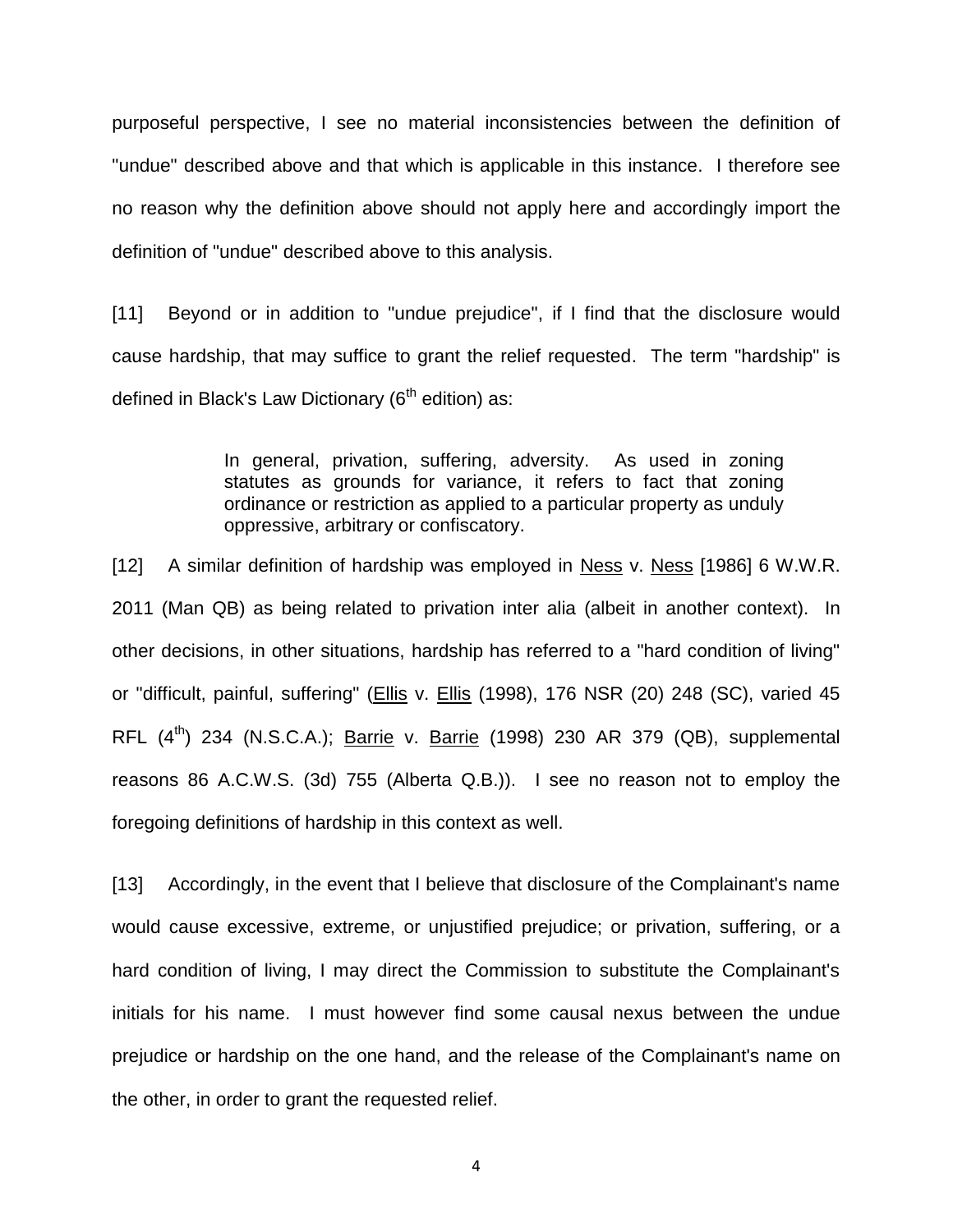[14] Counsel for the Commission has referenced the decision in Garland v. Tackaberry o/a Grape & Grain 2013 M.H.R.B.A.D. In particular, reference was made to the reasons of Adjudicator Dawson in refusing the request to delete reference to the name of the Complainant under the said section made at the beginning of the hearing. As I read his decision, Adjudicator Dawson's reasons for doing so were that there would not be undue prejudice or hardship to the Complainant based on the fact that the Complainant changed her name and the decision did not reference her new identity. Adjudicator Dawson also commented that the decision did not deal in detail with any of the "personal and intimate" evidence to which the Commission referred.

[15] While no issue is taken with my colleague's reasoning, the fact that these factors may not be present here does not lead to the conclusion that absent their presence, the relief requested should be granted. In other words, the presence of personal and/or intimate evidence does not necessarily lead to the conclusion that the relief must be granted. The Commission must still meet the test set out in the Act of satisfying me that undue prejudice or hardship would result from disclosure of the Complainant's name.

[16] Unlike in Tackaberry where the request was made early in the hearing, here the request was made following the release of the decision. It has come to my attention that since its release, the decision in this matter was covered by various media outlets across the country. In some of the press reports, one of the witnesses' names was made public, though not the Complainant's. All of this information is widely available on the internet. I pause here to note that at no time did I receive a request to delete the names of any of the other individuals involved.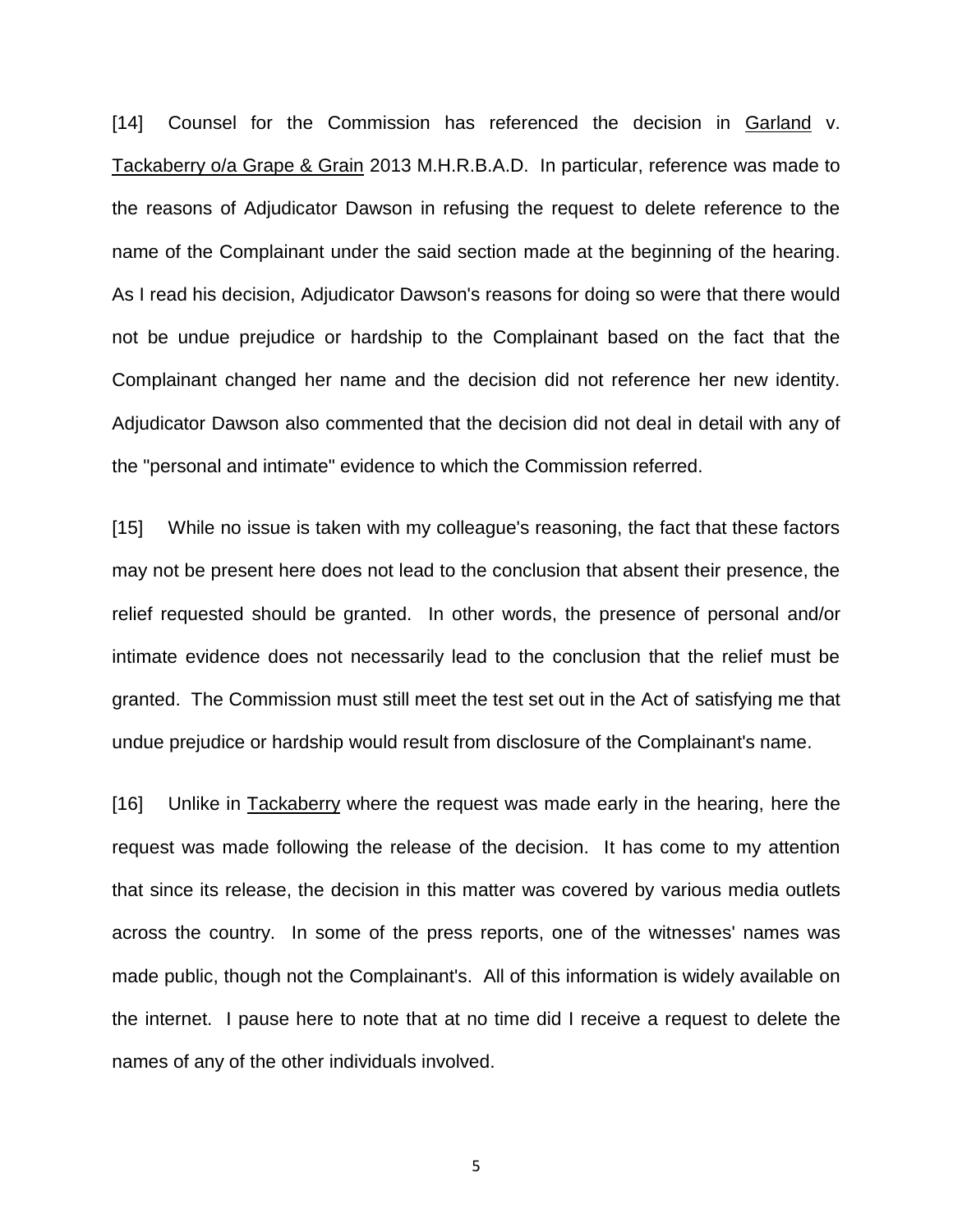[17] Regardless of how I decide this matter, I suspect that information respecting the Complainant is readily available on the internet outside of this matter regarding several of the issues that counsel for the Commission now suggests would cause undue prejudice or hardship if the Complainant's name is not redacted. To the extent that such matters have already been reported and are readily available, I cannot conclude that undue prejudice or hardship would be caused to the Complainant in this context. Indeed nothing was put before me to support the assertion that undue prejudice or hardship would be caused to the Complainant if his name was not redacted from the decision.

[18] In reality, if there is any significant prejudice or hardship experienced by the Complainant, it is not the decision or its disclosure that might be its cause, but rather the Complainant's previous actions. To that extent, it may be that the ship of prejudice left port long ago under the steam of previous incidents involving the Complainant.

[19] With respect and without denigrating from the positive advancements the Complainant described making in his life more recently, any such self-inflicted prejudice cannot be described as undue or a hardship. Actions have consequences. That does not lead to the conclusion that undue prejudice or hardship would be caused to the Complainant from the release or publication of the decision in its present form. If in the future the Complainant suffers any wrongful discrimination due to anything described in the decision, which obviously ought not occur, it will be actionable and may be remediated. That does not justify the relief sought by counsel for the Commission.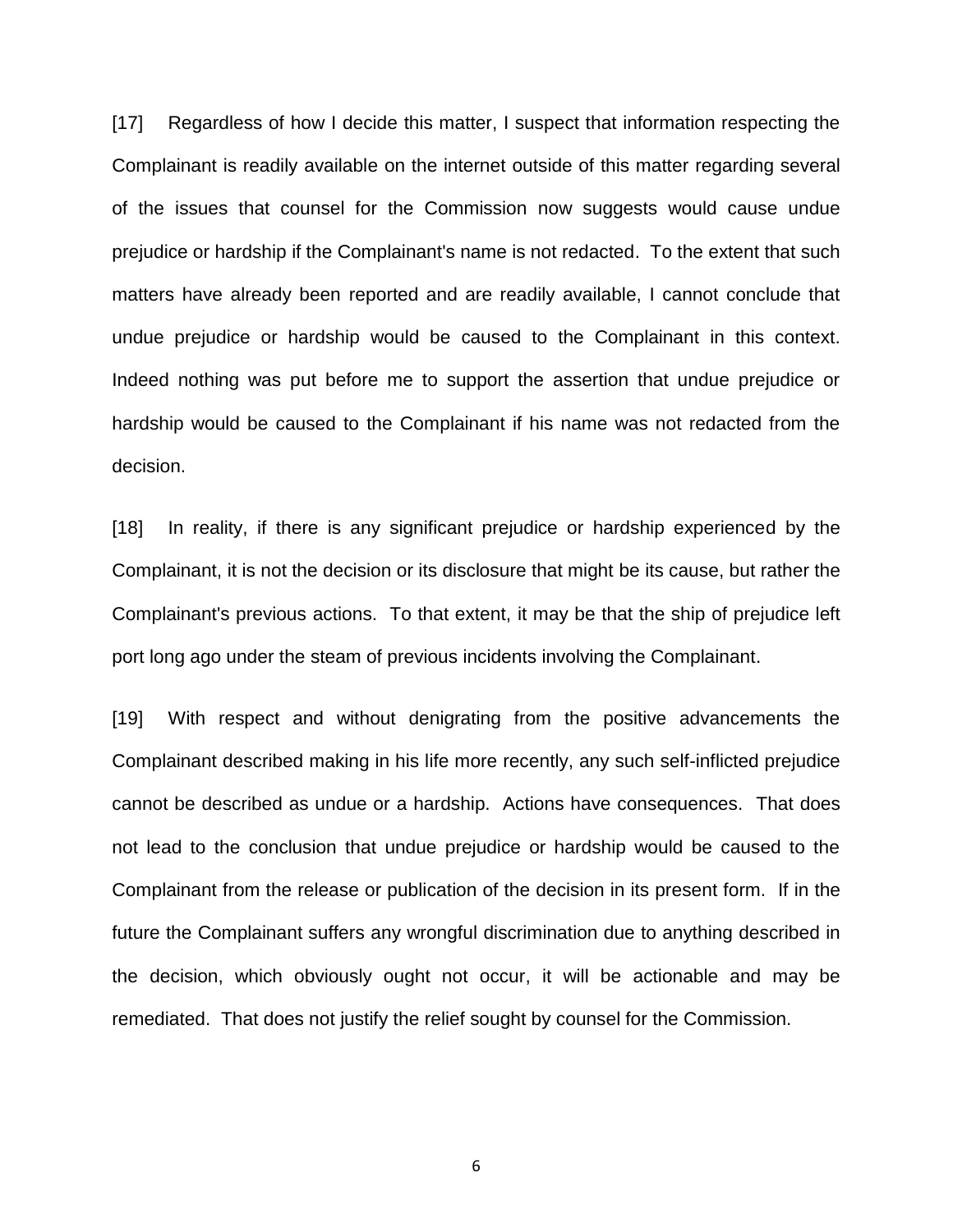[20] In support of her request, counsel for the Commission referred to paragraphs 74, 75, 76, 105, 106, and 213 of my decision as disclosing personal information that might lead to undue hardship or prejudice. Counsel suggested that the aforementioned paragraphs dealt with detailed and specific personal information not directly related to the subject matter of the complaint of harassment under the Code. With respect, I disagree.

[21] These paragraphs were a reflection of evidence led by counsel for the Commission and the Complainant. They were directly related to the Complainant and the Complainant's credibility. Counsel for the Commission and the Complainant ought to have known or anticipated what evidence was being adduced; after all the Commission had carriage of the Complaint and the Complainant knew of the facts and matters involved.

[22] Counsel for the Commission and the Complainant ought to have realized that the evidence was of a personal nature. They knew at the outset that credibility was a major issue, as shown by the opening statement made by counsel for the Commission. In the circumstances of this case and considering the conclusions I reached, leaving out that information would have made it difficult to permit the parties or the public to appreciate the nature of the issues, the credibility challenges that were before me, and all of the evidence I considered in reaching my decision.

[23] Counsel for the Commission suggested that the detail of the incidents set out in the decision would likely prejudice a future employer or anyone else who may wish to engage the Complainant in the future. I cannot agree. The Complainant may or may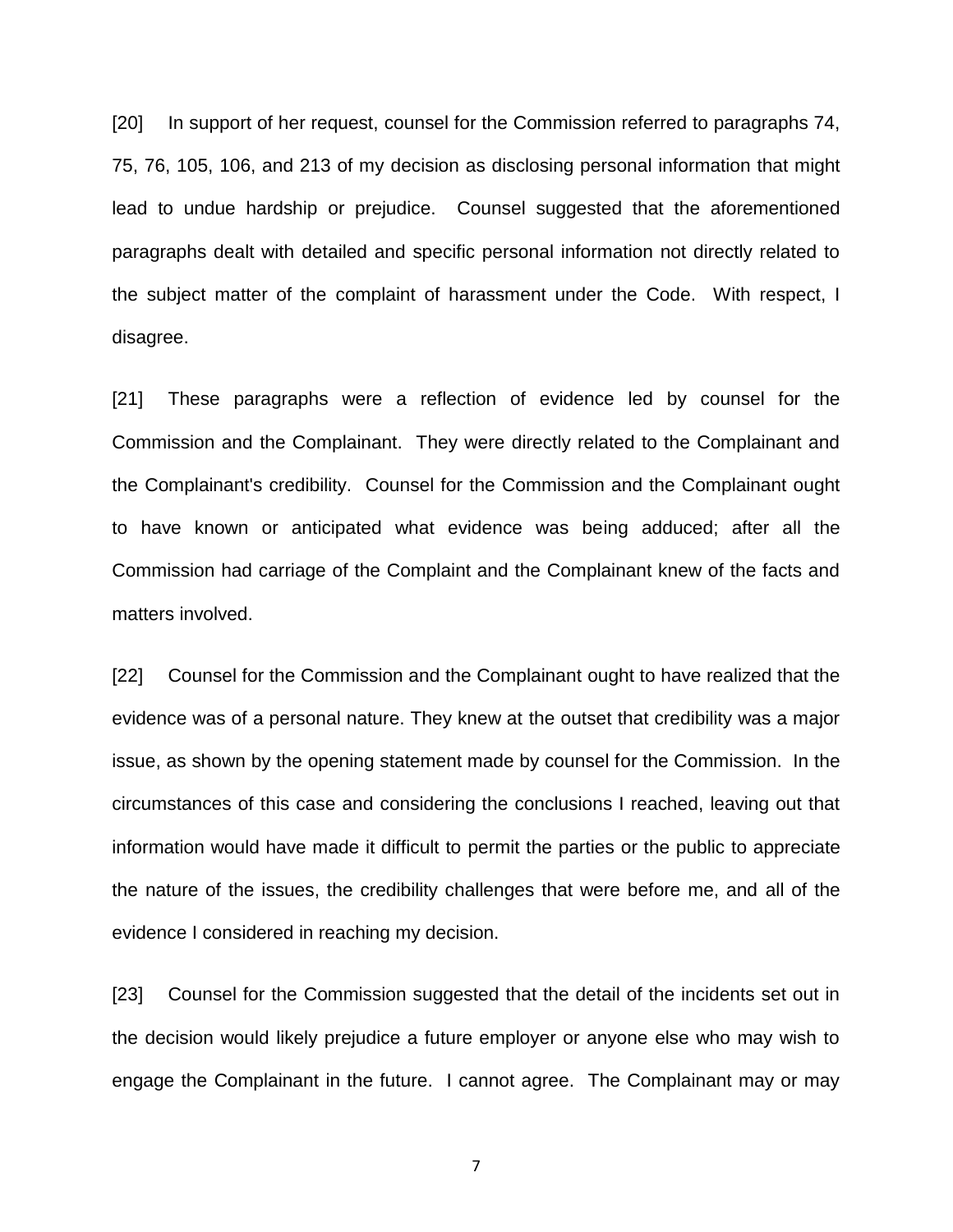not need to address a number of issues not arising from the decision. He may or may not need to address his history and whereabouts over the last several years. In addition, the Complainant may or may not need to address his past behaviour at various places of employment, among other issues. That said, as alluded to above, no future employer or other person who may wish to engage the Complainant will be entitled to breach the Code or any other applicable statutes in considering engaging the Complainant.

[24] On the facts of this case, if there is prejudice caused by the inclusion of the Complainant's name in these paragraphs, it is not undue. The Commission has not shown any causal link between the undue prejudice or hardship and the release of the Complainant's name. I do not find that when looking at the Complainant as a whole, that any undue prejudice or hardship would be caused by leaving the Decision as it stands, especially when balanced against the principles of open quasi-judicial and judicial processes so essential to our system of justice.

[25] Counsel for the Commission put before me that British Columbia Human Rights Tribunal Decision in Low v. MacKinnon and others, 2004 BCHRT 347. In particular, the following quote was brought to my attention:

> Ms. Low has chosen to access the human rights system, a publicly funded redress mechanism for the resolution of human rights disputes. Part of that system contemplates that the public has an interest in human rights complaints and their outcomes. The Tribunal makes it well known that our process is a public one. Ms. Low is in no different position than many human rights complainants who file complaint against their current and former employers. By choosing to access a public process Ms. Low has to understand, absent evidence that her interest in protecting her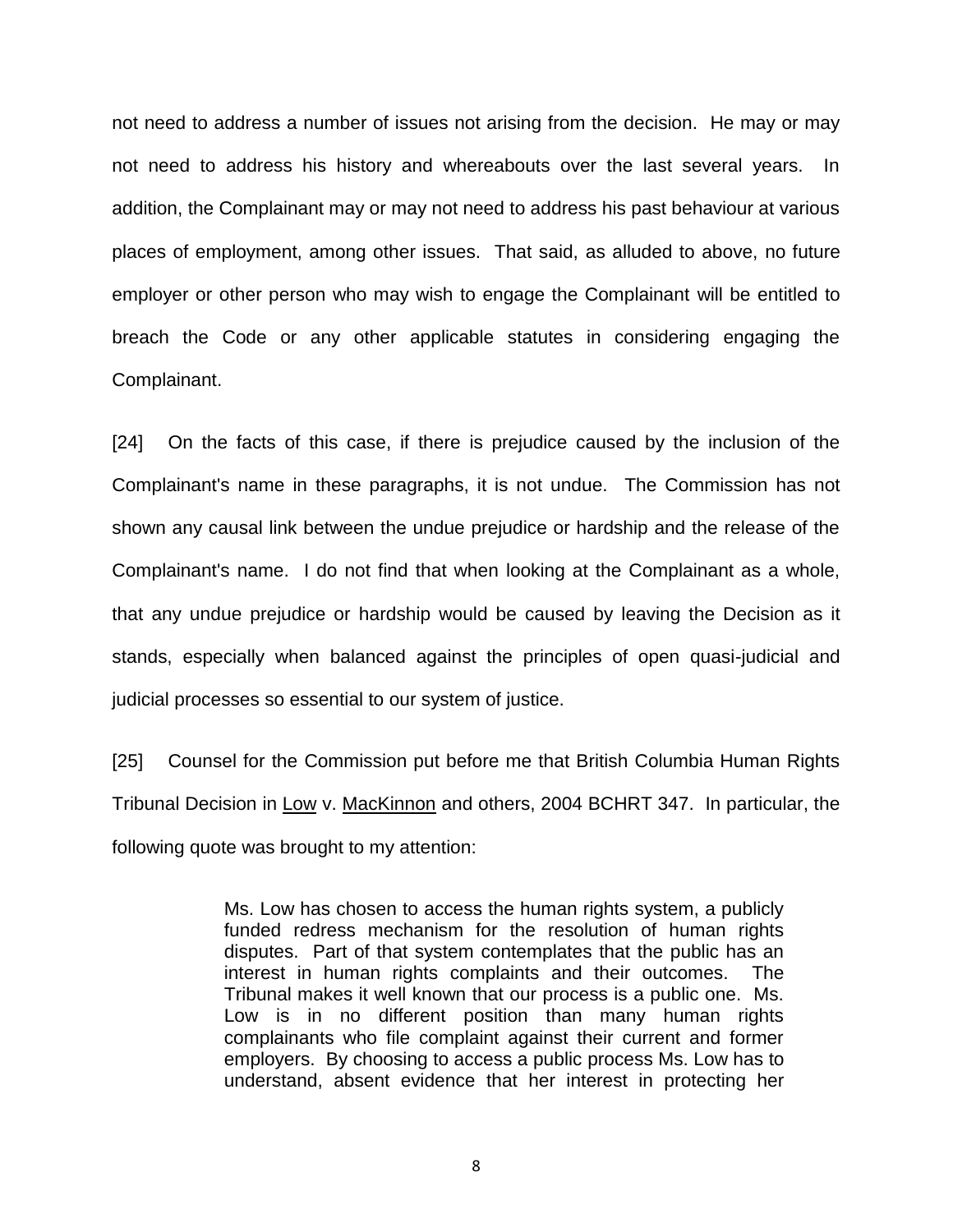identity outweighs the public interest, there will be a loss of privacy with respect to the matters in issue between her and her employer.

[26] I agree with the British Columbia Human Rights Tribunal's comments that it is well known that the complaint process is a public one. I also concur that there is a public interest in maintaining the openness of the adjudication process. The Complainant in this case, like Ms. Low, is in no different position than many other human rights complainants who file complaints against current or former employers. Such complainants should understand that absent evidence that protecting their identity outweighs the public interest, there will be a loss of privacy with respect to the matters in issue, as is true in most quasi-judicial and judicial proceedings.

[27] In the case before me, the Complainant and the Commission ought to have understood that given the Complainant's credibility issues, the nature of the Complaint, and the manner in which his evidence was put before me, that my decision might address these issues. To expect the adjudicator not to address the evidence put before him or her, without bringing to the adjudicator's attention in advance (or at least prior to the release of the decision itself) a request to delete names is not reasonable.

[28] In this respect, the Commission's request is too late to be successful. Beyond that, in the unique circumstances of this case, I do not find that undue prejudice or hardship would result from leaving the Complainant's name in the decision as written.

[29] In the future, any requests to trigger the application of Section 46(3) of *The Human Rights Code* ought to be made on a timely basis. That means that the issue should be canvassed at the pre-hearing conference, if there is one, or in the alternative, as soon as the possible applicability of such relief becomes apparent, whether at the